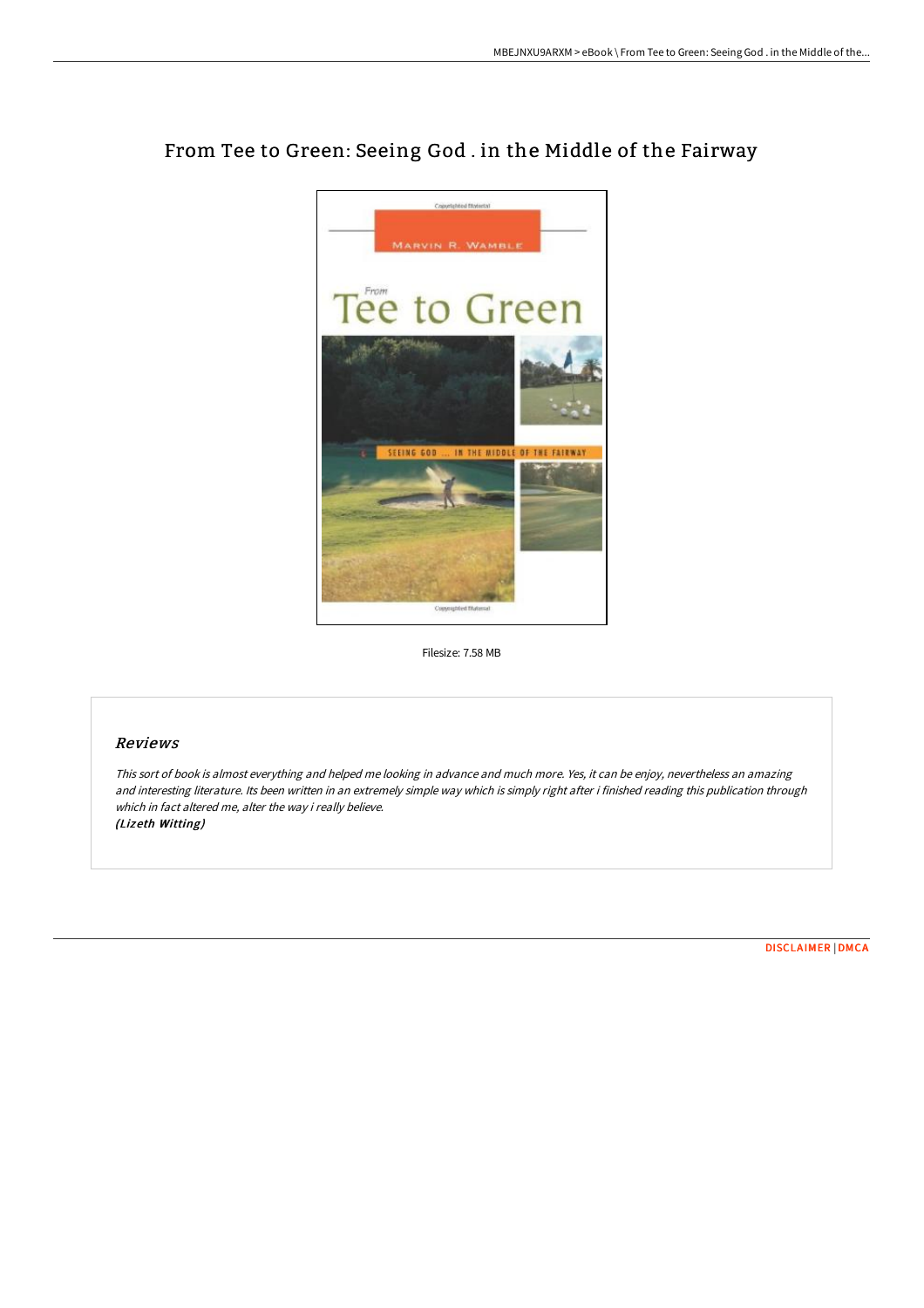## FROM TEE TO GREEN: SEEING GOD . IN THE MIDDLE OF THE FAIRWAY



iUniverse, United States, 2007. Paperback. Book Condition: New. 224 x 150 mm. Language: English . Brand New Book \*\*\*\*\* Print on Demand \*\*\*\*\*.Avid golfer Marvin R. Wamble has played on courses all around the world, and he understands the precarious nature of the game. It has its ups and downs, and no golfers, no matter how good they are, can always be guaranteed a great round. By the same token, Wamble the minister realizes that the game of life is impossible to master without the Lord. From Tee to Green, a devotional written for golfers searching for a way to improve their lives, shares Wamble s witty and insightful reflections on life and golf. With personal anecdotes, spiritual lessons, and prayers, he dares to ask tough questions designed to spur readers to the next level of their game-whether it s in the middle of a golf course or at one of life s emotional and spiritual crossroads. Wamble shows us how to make God a part of our daily lives so that we may walk with spiritual confidence and courage. Not wanting us to settle for par or bogey, the Lord lovingly infuses us with the power and authority to allow a more abundant existence, allowing us to not only fly like eagles, but to capture a few on the links as well.

B Read From Tee to Green: Seeing God . in the Middle of the [Fairway](http://digilib.live/from-tee-to-green-seeing-god-in-the-middle-of-th.html) Online  $\mathbf{F}$ [Download](http://digilib.live/from-tee-to-green-seeing-god-in-the-middle-of-th.html) PDF From Tee to Green: Seeing God . in the Middle of the Fairway